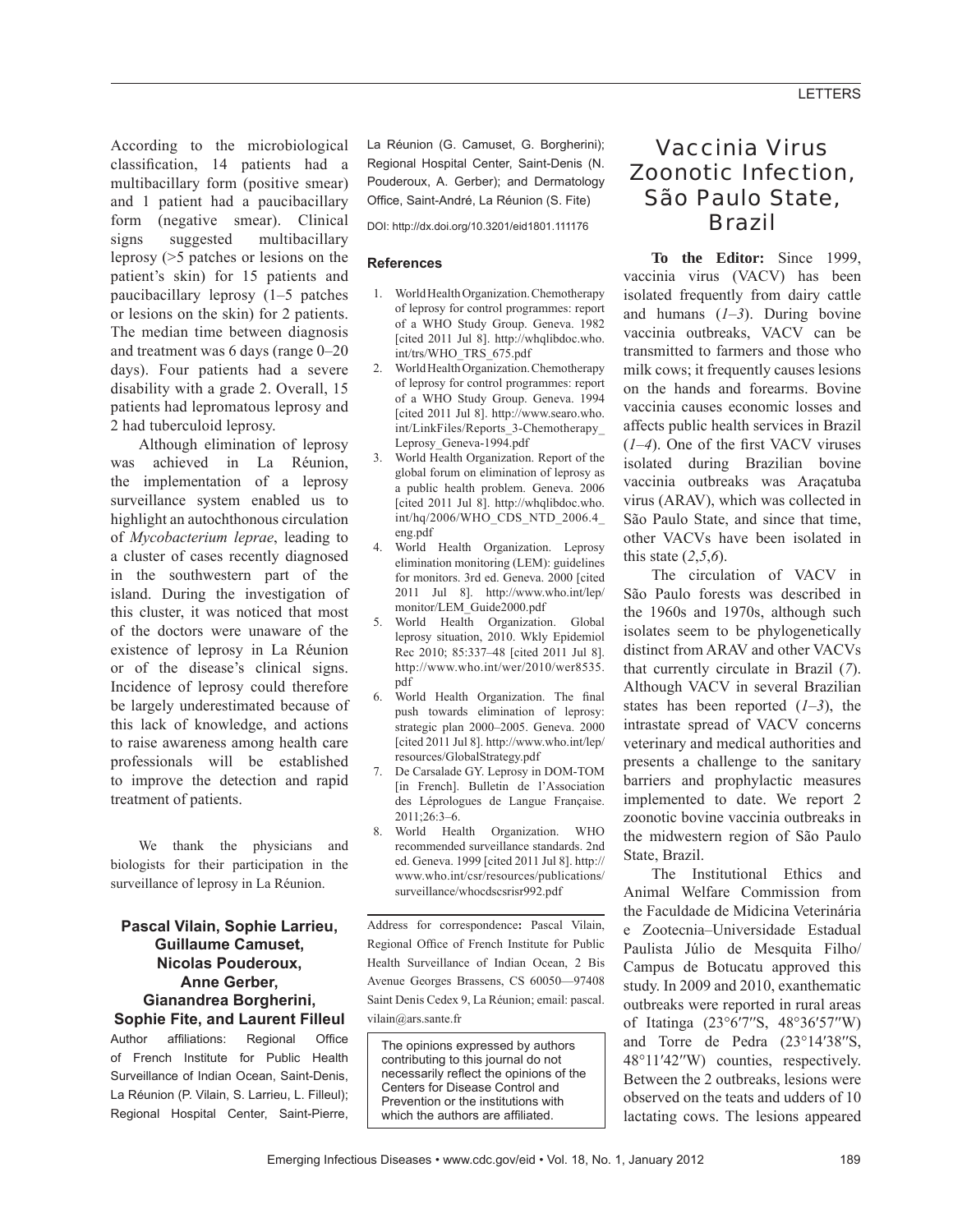## **LETTERS**

as macules, evolved into vesicles, pustules, and ulcers and healed after 2–3 weeks. Lesions developed on the hands and arms of the milkers after occupational contact with sick animals. The milkers also described headache, lymphadenopathy, and fever.

Specimens from 7 scabs and 1 vesicle were collected for virus identification by laboratory assays. After DNA extraction (InvitekDNA, Berlin, Germany), the samples were subjected to a specific orthopoxvirus PCR for the amplification of the A56R gene of vaccinia virus (*8*). A fragment of  $\approx$ 950 bp was amplified from 5 exanthematic lesions. Two milk samples collected from sick cows were also positive for A56R. Parapoxvirus DNA was not detected in any collected sample (*9*). Material from the bovine and human exanthematic lesions induced characteristic poxvirus cytopathic effects in baby hamster kidney cells. In addition, 13 of the 18 collected bovine serum specimens were positive for orthopoxvirus according to a plaque reduction neutralization test and an ELISA (*4*). Human serum specimens were negative for orthopoxvirus by the plaque reduction neutralization test but positive by IgM ELISA, indicating the occurrence of an acute infection process (*4*).

A56R-PCR amplicons from 2 exanthematic lesions and 2 milk samples were sequenced in both orientations by using the Mega-BACE-



Figure. Consensus bootstrap phylogenetic tree based on the nucleotide sequences of the A56R-hemagglutinin gene of vaccinia virus. The tree was constructed with hemagglutinin sequences by using the neighbor-joining method with 1,000 bootstrap replicates and the Tamura 3-parameter model in MEGA3.1 software (www.megasoftware.net). Bootstrap values >50% are shown. Nucleotide sequences were obtained from GenBank. Black dots indicate the vaccinia virus (VACV) analyzed in this study. HSPV, horsepoxvirus; VARV, variola virus; CPXV, cowpoxvirus; MPXV, monkeypoxvirus.

sequencer (GE Healthcare, Little Chalfont, UK). Optimal alignment of our samples and other orthopoxvirus A56R gene sequences with ClustalW (www.ncbi.nlm.nih.gov/pmc/articles/ PMC308517) by using MEGA3.1 (www.megasoftware.net) showed that a signature deletion was present in the sequences of several Brazilian VACV isolates (*1–3*). Three of the 4 sequenced amplicons exhibited 100% identity: the milk samples and a lesion collected from a same county. VACV samples from Itatinga and Torre de Pedra showed high identity with ARAV (*2*) and other Brazilian VACVs, including the Cantagalo (*1*) and Mariana viruses (*10*). A phylogenetic tree based on the A56R gene was constructed with the neighbor-joining method, 1,000 bootstrap replicates, and the Tamura 3-parameter model (MEGA3.1) (Figure). VACVs from Itatinga and Torre de Pedra clustered with several VACVs isolated during bovine vaccinia outbreaks. The A56R sequences obtained in this study were deposited in GenBank (accession no. It1446645).

We describe a new zoonotic outbreak of bovine vaccinia in São Paulo State, Brazil. Our molecular data suggest that this outbreak was caused by a VACV that is genetically related to viruses isolated in previous years, including ARAV, which was isolated in 1999 (*2*). The emergence and reemergence of this virus in previously bovine vaccinia–free microregions of São Paulo State suggest that VACV could have adapted to a specific microbiome and that the virus may be circulating not only in cattle and humans but also in some wild reservoir (*10*). Although genetic and ecologic studies of Brazilian VACVs have advanced in the past several years, little has been achieved in terms of bovine vaccinia prevention and control. Therefore, bovine vaccinia surveillance and public communication are critical in areas where VACV circulates.